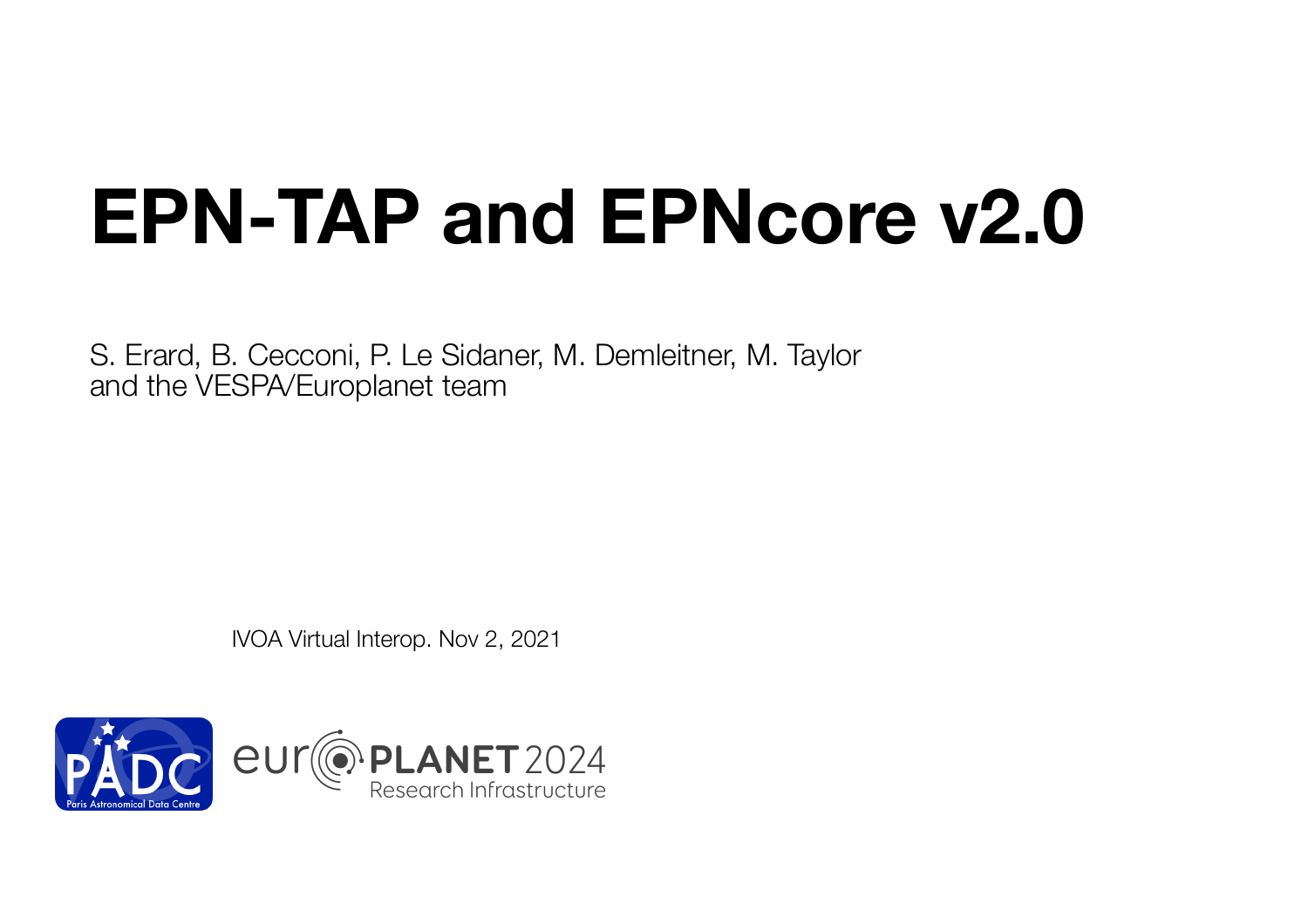## EPN-TAP / Motivation

- Europlanet EU programme(s): consistent access to Solar System data (including derived data)? VO framework seemed appropriate. Scope = Planetary Science, Heliophysics, exoplanets
- Difficulties:
- Moving objects / targets, seldom clearly identified in existing archives
- Targets are resolved: many coordinate systems related to targets or configurations
- More diverse types of measurements: Not only (reflected) light, but also particles, e-m fields + laboratory samples
- TAP is adapted to searches in catalogues (one of the main expected usages)
- ObsCore provides similar concepts for general parameters Missing vocabulary to name observing and configuration parameters but this exists to some extent in PDS (space archives) and SPASE (plasma related)
- Missing UCDs for reflected light, in-situ measurements and samples
	- EPN-TAP = Usual TAP mechanism
		- EPNCore metadata vocabulary + associated UCDs Set of rules related to services and tables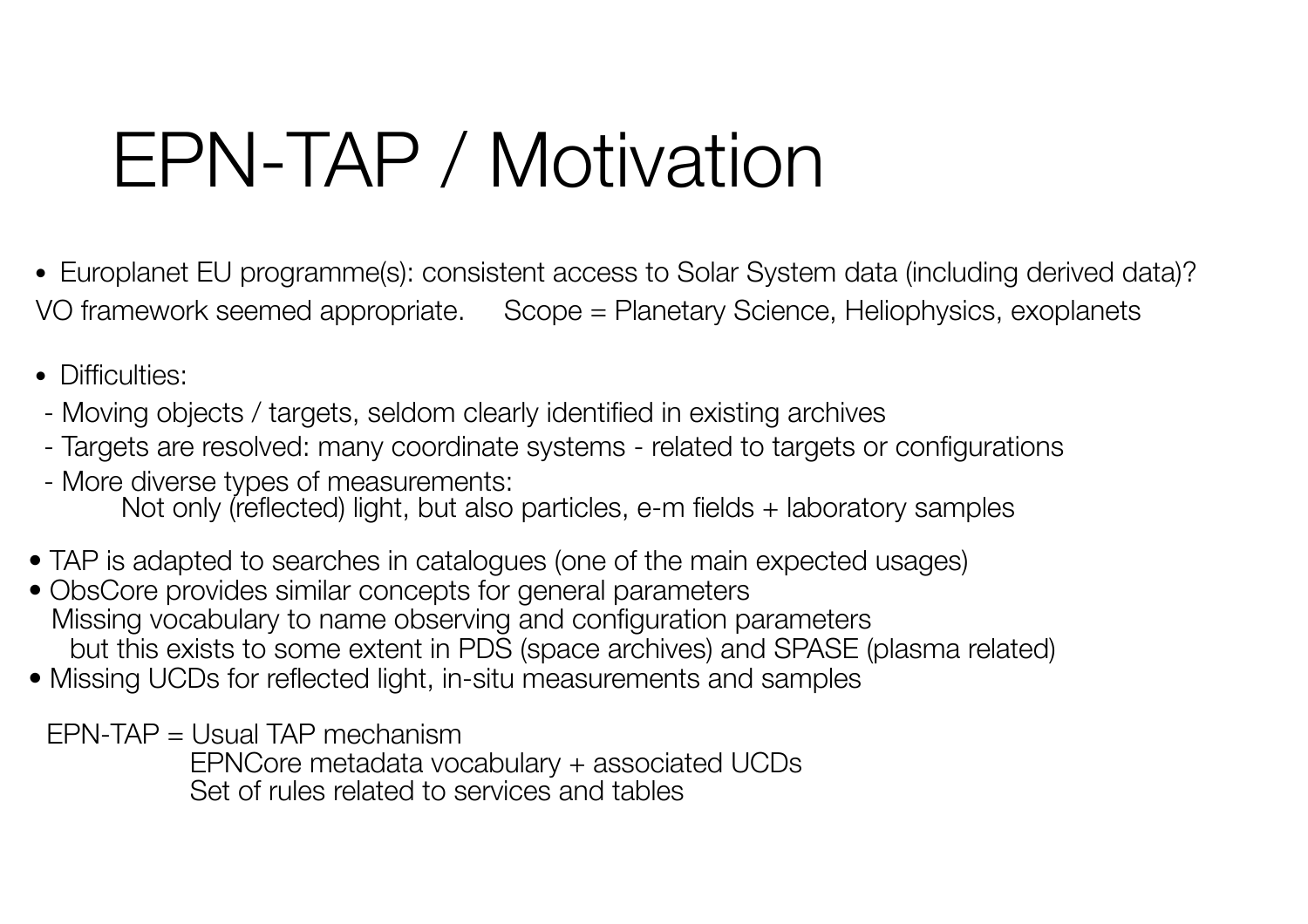## EPN-TAP status

- First published in Astronomy and Computing (Erard et al 2014) v1.0
- Proto-version 2.0 presented by Baptiste Cecconi at Interop 2015, Sesto
- • **Mature v2.0 submitted as a Working Draft to DAL WG, October 2020**  https://ivoa.net/documents/EPNTAP/20201027/WD-epntap-2.0-20201027.html

Presented at Interop, Nov 2020

Relies on publication of 57 data services worldwide (~ 20 teams)

• **Passed PR after last Interop, July 2021**  https://www.ivoa.net/documents/EPNTAP/20210721/

Big update in June / July: doc, UCDs, units, lists of values, some parameter names

• **Finalized version, October 22, 2021** *(please check date)* https://ivoa.net/documents/EPNTAP/

With detailed check for consistency based on validator, mixin, clients, and 20+ existing services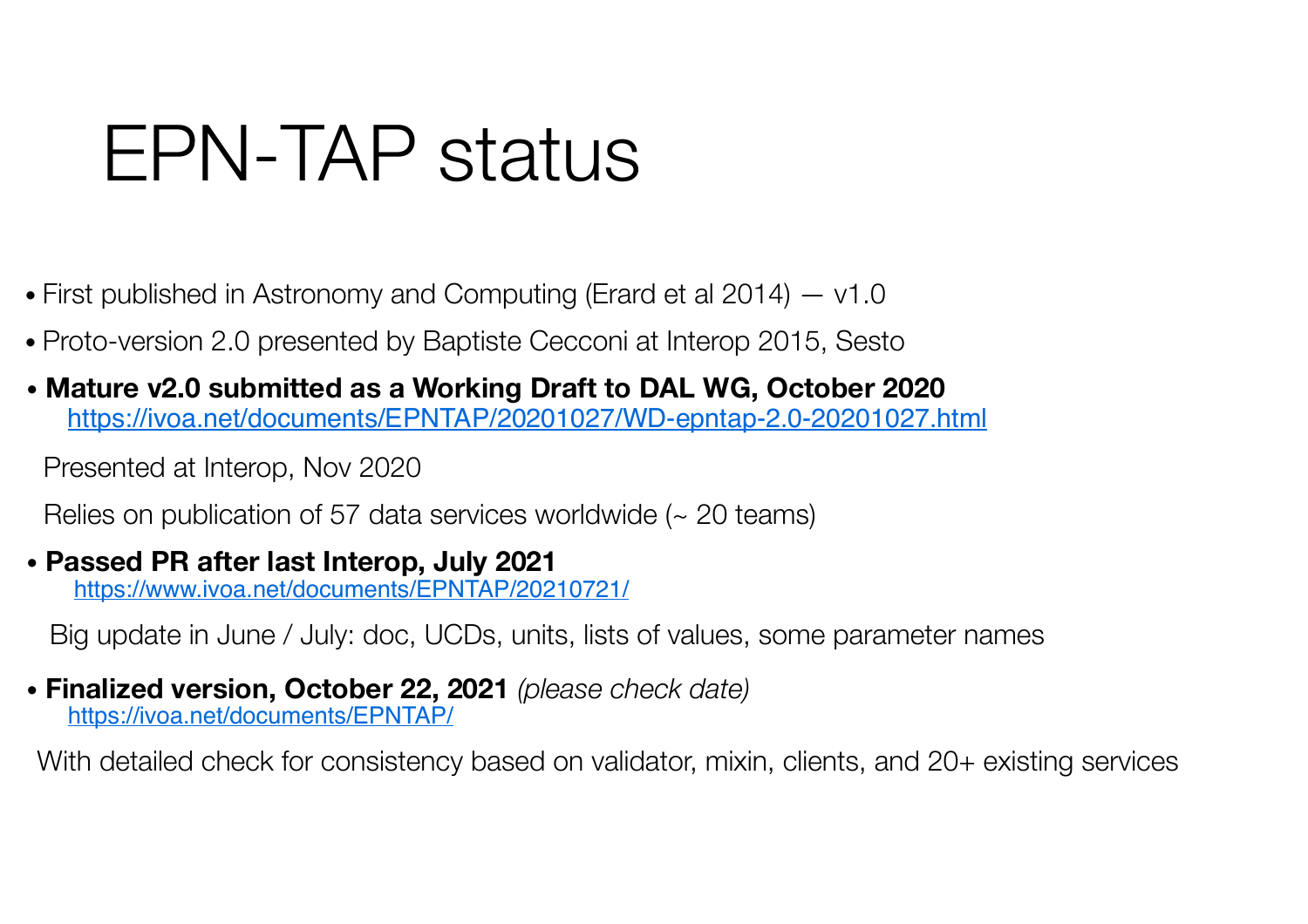### **Europlanet VESPA: Data services connected via EPN-TAP / field**

#### **Open Open** in test | upgrade required **Drafted** *Scheduled 2024 (selection)* • New or upgraded in 2020/21 • New content in 2020/21

#### **Atmospheres**

- **•** Titan profiles CIRS (Cassini, LESIA)
- **••** Venus spectroscopy VIRTIS *(VEx, LESIA)*
- **••** Mars Climate Database (modeling, LMD)
- **••** Venus profiles SPICAV/SOIR (VEx, IASB-BIRA)
- **Mars profiles SPICAM (MEx, LATMOS)**
- *- All MEx derived atmospheric products*
- *- Venus cloud products* (*LATMOS*)
- *- ExoMars/NOMAD (BIRA-IASB)*

#### **Small bodies**

- **M4ast (***ground based spectroscopy*, *IMCCE*)
- 1P/Halley spectroscopy (IKS / Vega-1, LESIA)
- **••** BaseCom (Nançay Obs, LESIA)
	- **TNOs are cool (Herchel & Spitzer** + compilation,<br>**LESIA & LAM & Utinam**)
- **SBNAF (from H2020 prog, Konkoly Obs)**
- *- Cometary lines catalogue (IAPS)*
- *- Vesta & Ceres spectroscopy - VIR/DAWN (IAPS)*
- **-** DynAstVO: NEO refined parameters (IMCCE)<br>
MPCorb: Small bodies orbital cat (Heidelberg) **• DynAstVO: NEO refined parameters (IMCCE)**
- Rosetta ground-based support (Edinburgh)
- **67P illumination config (IRAP)**
- **Meteor showers** predictions *(IMCCE)*
- *- Occultations predictions, ast & sat (IMCCE)*
- *- LuckyStar, occultations (<i>ERC* prog, *LESIA*) *- Natural satellites db (IMCCE)*
- **•** VizieR asteroid spectra (LESIA / CDS)

### **Solid spectroscopy**

- **••** SSHADE ices & minerals spectro (IPAG & network)
	- *Planetary Spectral Library (DLR)*
	- **PDS spectral library (LESIA)**
	- **Berlin Reflectance Spectral Lib (DLR)**
	- *- Hoserlab (Winnipeg U)*

#### **Surfaces**

- *-* **CRISM** WCS service **(MRO, Jacobs U)**
- **••** Mars craters (Jacobs U, + update by GEOPS)
- **USGS planetary maps** WMS (Jacobs U)
- **PlanMap:** geol maps (H2020 prog, Jacobs U)
- *- M3 WMS service (Chandrayaan-1, Jacobs U)*
- **HRSC nadir images, WMS (MEx, Frei Univ)**
- **OMEGA cubes and maps (MEx, IAS)**
- **-** VIMS satellites, w/geometry (Cassini, LPG)<br>
*MarsSI GIS (Lyon)* 
	-
	- *- Global spectral param of Mercury (DLR)*

### **Magnetospheres / radio**

- - APIS (HST/Cassini, LESIA)
- **-** APIS (HST/Cassini, LESIA)<br> **••** NDA (Jupiter & Sun radio, LESIA/CDN)
- **•** AMDA (CDPP / IRAP)
- **MAG data (VEx, IWF Graz)**
- **••** MASER & related services (LESIA)
	- **RadioJove (LESIA & US amateur network)**
	- Iltate HF data of Jupiter (Tohoku Univ, Jap)
	- *- UTR-2 Juno ground support (Kharkiv)*
	- **MDISC & JASMIN (modeling, UCL)**
	- **- Cluster & Themis data (IAP, Prague)**
	- **IMPEx models (from FP7 prog, IWF Graz)**
- **•** Hisaki (Tohoku Univ., Jap)
- **Transplanet (CDPP / IRAP)**
- **•** LOFAR Jupiter (CBK/PAS, Warsaw)
- **Magnetic field simus (LMSU)**
- **ASPERA & MARSIS atm obs (MEx, Iowa U)**

#### **Solar**

- *- HELIO AR & 1T3 solar features* **(**from FP7 prog, **LESIA)**
- **••** Bass2000 (LESIA)
- *- Radio Solar db (Nançay, LESIA)*
- **• CLIMSO** (Pic du Midi, IRAP)
- **• IPRT/AMATERAS** (Tohoku Univ, Jap)
- **• Gaia-DEM** (SDO, IAS)
- **•** *· EIT\_syn (SoHO, IAS)*
- **- e-Callisto (Windisch, Sw)**

### **Generic / interdisciplinary**

- **•** BDIP (LESIA)
- **••** PVOL (UPV/EHU & amateur network)
	- **Telescopic planetary spectra collection (LESIA)**
- **- PSA complete archive (ESA)**
- **••** HST planetary data (LESIA, to CADC archive) *- Catalogues of planetary maps (Budapest)*
- **•** VizieR\_planets: Planetary Science catalogues (CDS)
	- *Gas absorption cross-sections (Granada)*
	- **Planets** *then* satellites characteristics (LESIA/IMCCE)
- *- Nasa dust catalogue (IAPS)*
- Stellar spectra, support for observations & exopl. (LESIA)
- DARTS (JAXA currently via PDAP)
- *- ESAsky planetary data (ESA)*
- *- Interface with VAMDC (TBD)*

### **Exoplanets**

- **- Encyclopedia of exoplanets (compilation, LUTH/LESIA)**
- *- Catalogue of exo disks (LESIA)*
- *- Interface* with DACE (Geneva)
- *- ARTECS* climate simulations (AOTS/INAF)
- *- Atmospheric studies (UCL)*
- **•** Exotopo: exoplanet surface simulations (GEOPS)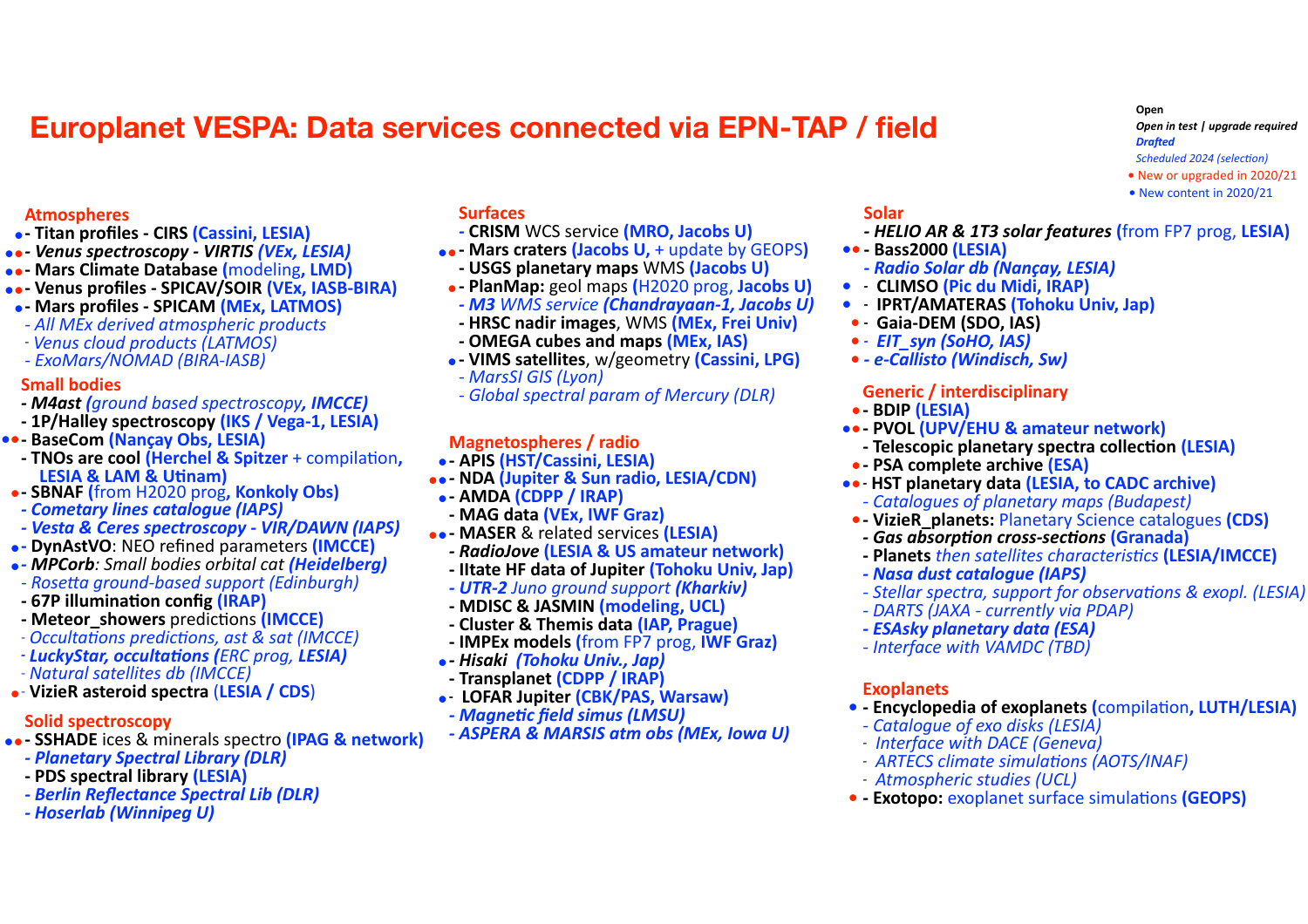## EPN-TAP news

• Some feedback and comments collected since last Interop on RFC page, being processed

Please comment (*before Nov 14*):

https://wiki.ivoa.net/twiki/bin/view/IVOA/EPNTAPV20RFC

• External inputs (Europlanet, CNES, providers, users, new services) already addressed

### **Support**:

- EPN-TAP validator in taplint / stilts (minor corrections after 3.4-2)
- Several reference implementations
- Existing mixin in DaCHS-bêta, checked and completed (will be included in 2.4.1)
- EPN-TAP tutorial in DaCHS-bêta:

http://docs.g-vo.org/DaCHS/tutorial.html#epn-tap

• Existing services are updated using the new mixin, checked with taplint, then manually with VESPA portal & TOPCAT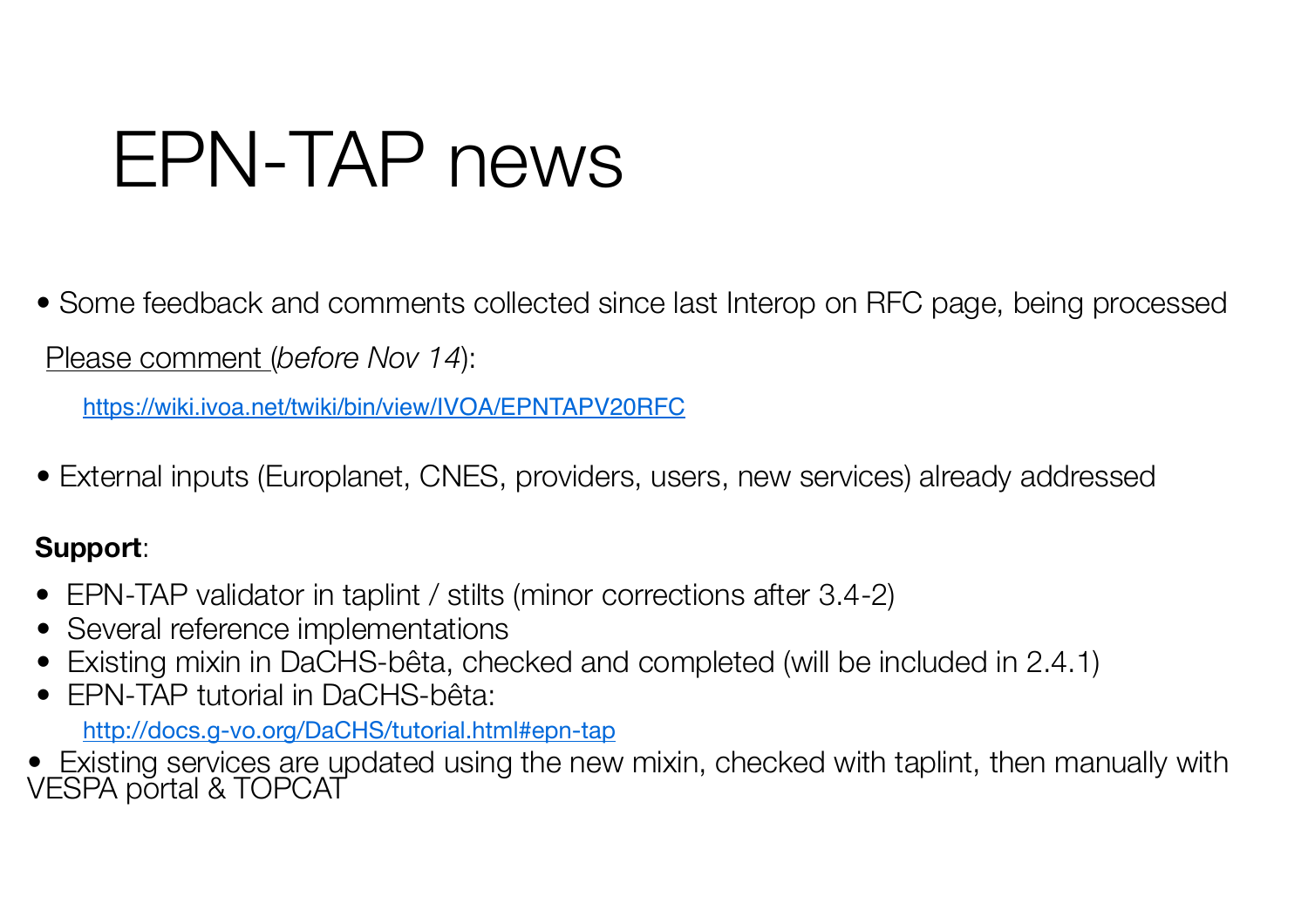# **Open issues**

- Number of parameters will keep growing with more extensions. Need for more UCDs!
- Closed lists of values will be maintained in vocabularies
- Datalink new style being worked out (compliance with DaCHS v2) - Need to access datalinks for several granules
- Some flexibility expected in ADQL? Non-ambiguous support of contours, etc - Pagination would help
- Extra standards required:
	- Target names (small bodies) => IAU / SSODNet service
	- Coordinate systems => being listed. Body-fixed frames need be OGS compliant
	- Observatory / space mission catalogues and ID => current VO project